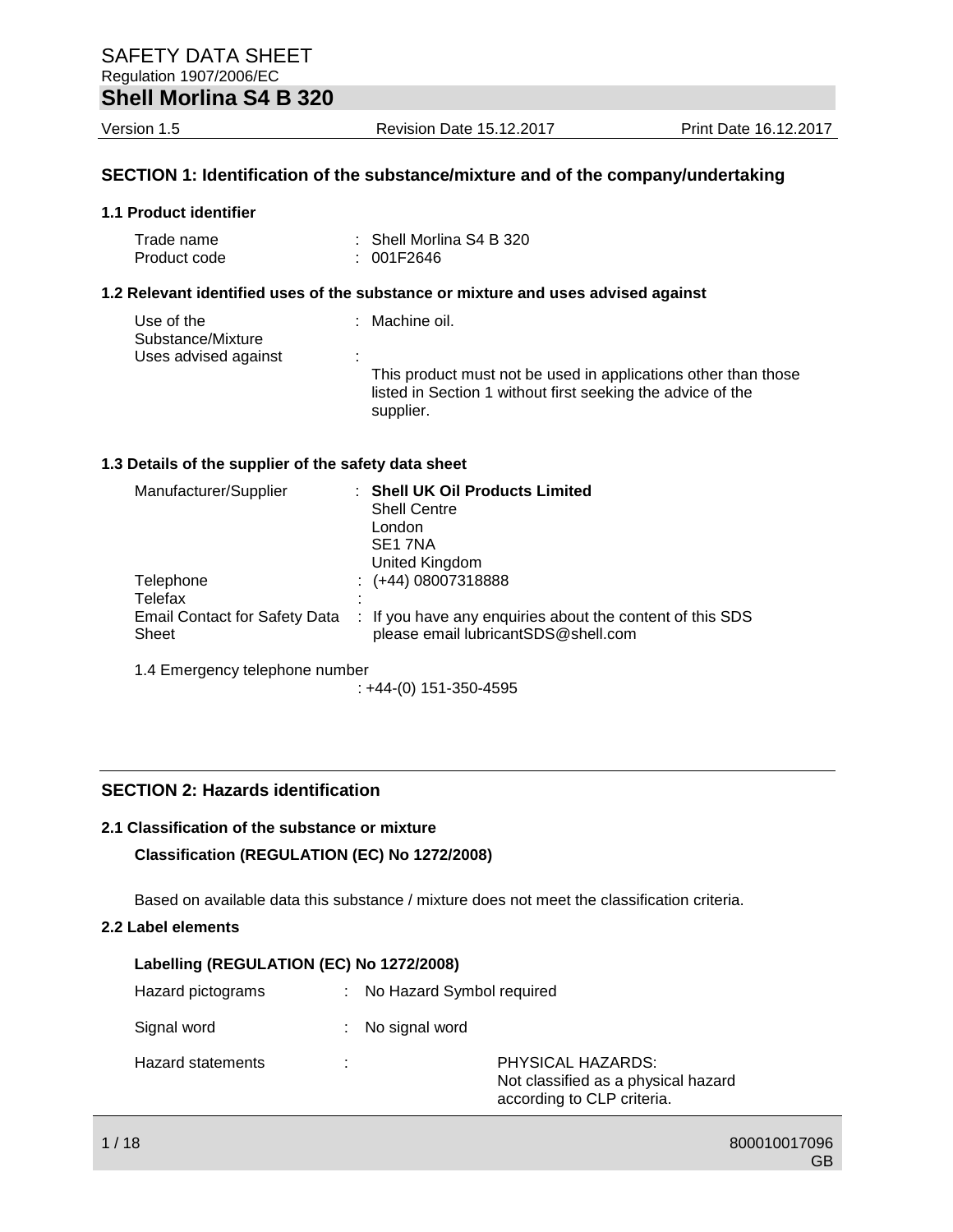| Version 1.5                             | <b>Revision Date 15.12.2017</b>                                       |                                                                                                                  | <b>Print Date 16.12.2017</b>                                                          |
|-----------------------------------------|-----------------------------------------------------------------------|------------------------------------------------------------------------------------------------------------------|---------------------------------------------------------------------------------------|
|                                         |                                                                       | <b>HEALTH HAZARDS:</b><br>criteria.<br><b>ENVIRONMENTAL HAZARDS:</b><br>according to CLP criteria.               | Not classified as a health hazard under CLP<br>Not classified as environmental hazard |
| Precautionary statements                | <b>Prevention:</b><br>÷.<br><b>Response:</b><br>Storage:<br>Disposal: | No precautionary phrases.<br>No precautionary phrases.<br>No precautionary phrases.<br>No precautionary phrases. |                                                                                       |
| Safety data sheet available on request. |                                                                       |                                                                                                                  |                                                                                       |
| Sensitising components                  |                                                                       | : Contains dialkyl thiophosphate ester.<br>May produce an allergic reaction.                                     |                                                                                       |

#### **2.3 Other hazards**

This mixture does not contain any REACH registered substances that are assessed to be a PBT or a vPvB.

Prolonged or repeated skin contact without proper cleaning can clog the pores of the skin resulting in disorders such as oil acne/folliculitis.

Used oil may contain harmful impurities.

Not classified as flammable but will burn.

### **SECTION 3: Composition/information on ingredients**

#### **3.2 Mixtures**

Chemical nature : Synthetic base oil and additives.

## **Hazardous components**

| Chemical name         | CAS-No.      | Classification   | Concentration |
|-----------------------|--------------|------------------|---------------|
|                       | EC-No.       | (REGULATION      | [%]           |
|                       | Registration | (EC) No          |               |
|                       | number       | 1272/2008)       |               |
| Dialkyl thiophosphate | 268567-32-4  | Skin Sens.1B;    | $0.1 - 0.99$  |
| ester                 | 434-070-2    | H <sub>317</sub> |               |
|                       |              | Eye Dam.1; H318  |               |

For explanation of abbreviations see section 16.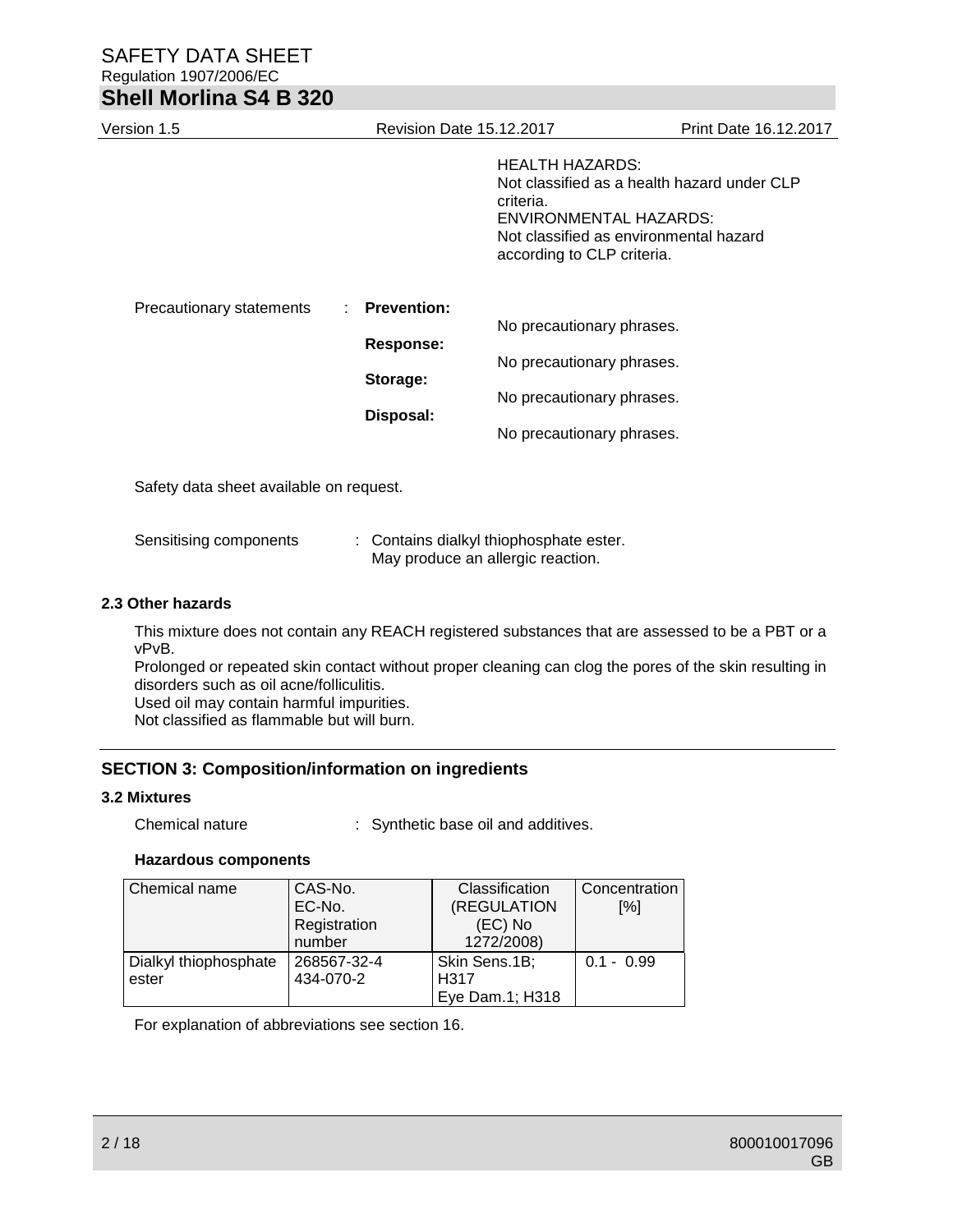## **SECTION 4: First aid measures**

| 4.1 Description of first aid measures                           |                                                                                |                                                                                                                                                                                           |  |  |
|-----------------------------------------------------------------|--------------------------------------------------------------------------------|-------------------------------------------------------------------------------------------------------------------------------------------------------------------------------------------|--|--|
| General advice                                                  |                                                                                | : Not expected to be a health hazard when used under normal<br>conditions.                                                                                                                |  |  |
| Protection of first-aiders                                      |                                                                                | : When administering first aid, ensure that you are wearing the<br>appropriate personal protective equipment according to the<br>incident, injury and surroundings.                       |  |  |
| If inhaled                                                      |                                                                                | : No treatment necessary under normal conditions of use.<br>If symptoms persist, obtain medical advice.                                                                                   |  |  |
| In case of skin contact                                         |                                                                                | : Remove contaminated clothing. Flush exposed area with<br>water and follow by washing with soap if available.<br>If persistent irritation occurs, obtain medical attention.              |  |  |
| In case of eye contact                                          |                                                                                | : Flush eye with copious quantities of water.<br>Remove contact lenses, if present and easy to do. Continue<br>rinsing.<br>If persistent irritation occurs, obtain medical attention.     |  |  |
| If swallowed                                                    |                                                                                | In general no treatment is necessary unless large quantities<br>are swallowed, however, get medical advice.                                                                               |  |  |
| 4.2 Most important symptoms and effects, both acute and delayed |                                                                                |                                                                                                                                                                                           |  |  |
| Symptoms                                                        |                                                                                | Oil acne/folliculitis signs and symptoms may include formation<br>of black pustules and spots on the skin of exposed areas.<br>Ingestion may result in nausea, vomiting and/or diarrhoea. |  |  |
|                                                                 | 4.3 Indication of any immediate medical attention and special treatment needed |                                                                                                                                                                                           |  |  |
| Treatment                                                       |                                                                                | Notes to doctor/physician:<br>Treat symptomatically.                                                                                                                                      |  |  |

#### **SECTION 5: Firefighting measures**

#### **5.1 Extinguishing media**

| Suitable extinguishing media                           | : Foam, water spray or fog. Dry chemical powder, carbon<br>dioxide, sand or earth may be used for small fires only. |
|--------------------------------------------------------|---------------------------------------------------------------------------------------------------------------------|
| Unsuitable extinguishing<br>media                      | : Do not use water in a jet.                                                                                        |
| Cnocial beserve existing from the oubetanes or mivings |                                                                                                                     |

#### **5.2 Special hazards arising from the substance or mixture**

| Specific hazards during | : Hazardous combustion products may include: A complex      |
|-------------------------|-------------------------------------------------------------|
| firefighting            | mixture of airborne solid and liquid particulates and gases |
|                         | (smoke). Carbon monoxide may be evolved if incomplete       |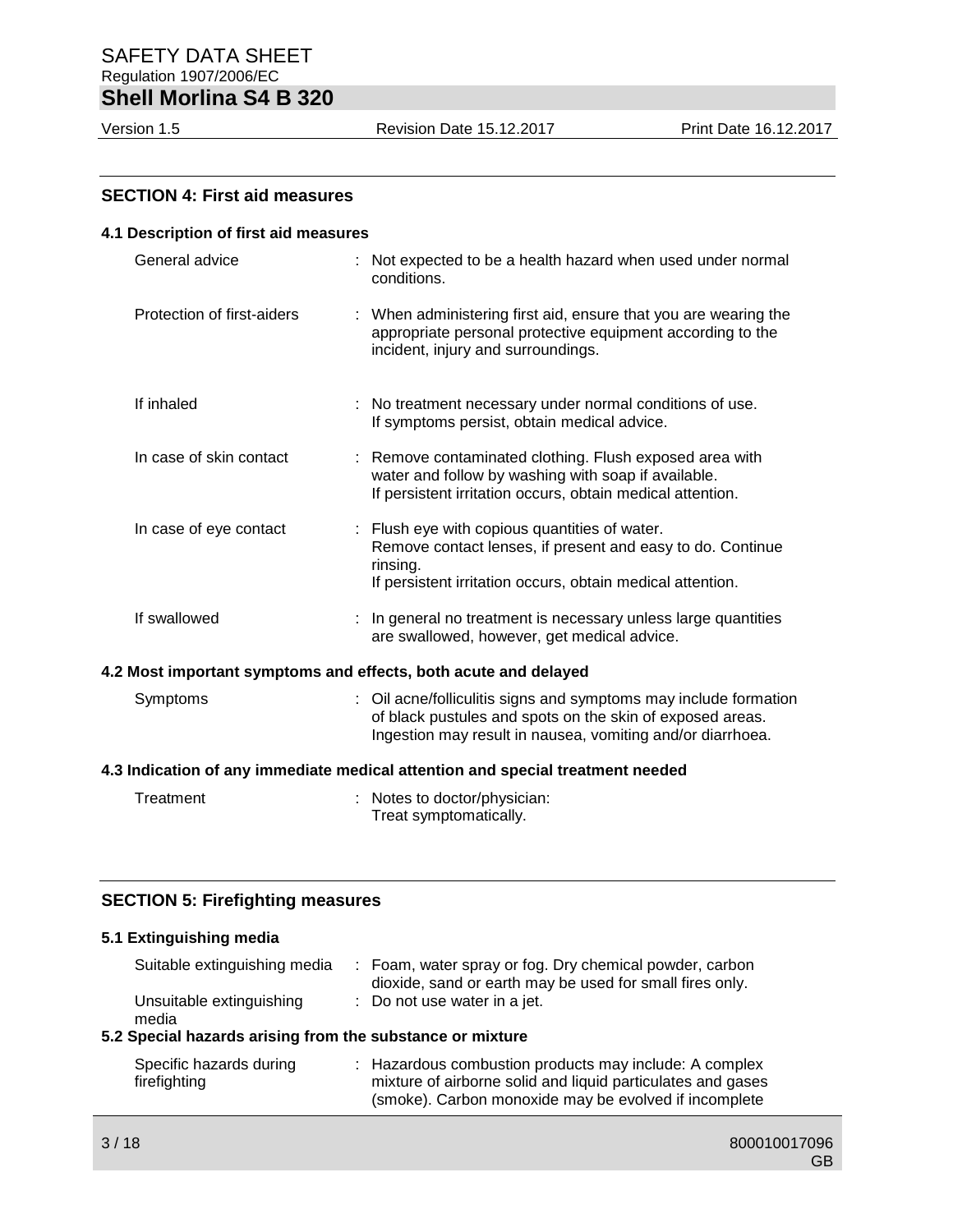| UIKII MUITING UT D JZU                           |                                                                                                                                                                                                                                                                                                                                                                           |                              |
|--------------------------------------------------|---------------------------------------------------------------------------------------------------------------------------------------------------------------------------------------------------------------------------------------------------------------------------------------------------------------------------------------------------------------------------|------------------------------|
| Version 1.5                                      | <b>Revision Date 15.12.2017</b>                                                                                                                                                                                                                                                                                                                                           | <b>Print Date 16.12.2017</b> |
| 5.3 Advice for firefighters                      | combustion occurs. Unidentified organic and inorganic<br>compounds.                                                                                                                                                                                                                                                                                                       |                              |
| Special protective equipment<br>for firefighters | : Proper protective equipment including chemical resistant<br>gloves are to be worn; chemical resistant suit is indicated if<br>large contact with spilled product is expected. Self-Contained<br>Breathing Apparatus must be worn when approaching a fire in<br>a confined space. Select fire fighter's clothing approved to<br>relevant Standards (e.g. Europe: EN469). |                              |
| Specific extinguishing<br>methods                | : Use extinguishing measures that are appropriate to local<br>circumstances and the surrounding environment.                                                                                                                                                                                                                                                              |                              |

## **SECTION 6: Accidental release measures**

#### **6.1 Personal precautions, protective equipment and emergency procedures**

| Personal precautions | : 6.1.1 For non emergency personnel:<br>Avoid contact with skin and eyes.<br>6.1.2 For emergency responders:<br>Avoid contact with skin and eyes. |
|----------------------|---------------------------------------------------------------------------------------------------------------------------------------------------|
|                      |                                                                                                                                                   |

## **6.2 Environmental precautions**

| Environmental precautions | : Use appropriate containment to avoid environmental<br>contamination. Prevent from spreading or entering drains,<br>ditches or rivers by using sand, earth, or other appropriate<br>barriers. |
|---------------------------|------------------------------------------------------------------------------------------------------------------------------------------------------------------------------------------------|
|                           |                                                                                                                                                                                                |

Local authorities should be advised if significant spillages cannot be contained.

#### **6.3 Methods and materials for containment and cleaning up**

| Methods for cleaning up | : Slippery when spilt. Avoid accidents, clean up immediately.<br>Prevent from spreading by making a barrier with sand, earth<br>or other containment material.<br>Reclaim liquid directly or in an absorbent.<br>Soak up residue with an absorbent such as clay, sand or other<br>suitable material and dispose of properly. |
|-------------------------|------------------------------------------------------------------------------------------------------------------------------------------------------------------------------------------------------------------------------------------------------------------------------------------------------------------------------|
|                         |                                                                                                                                                                                                                                                                                                                              |

### **6.4 Reference to other sections**

For guidance on selection of personal protective equipment see Chapter 8 of this Safety Data Sheet., For guidance on disposal of spilled material see Chapter 13 of this Safety Data Sheet.

## **SECTION 7: Handling and storage**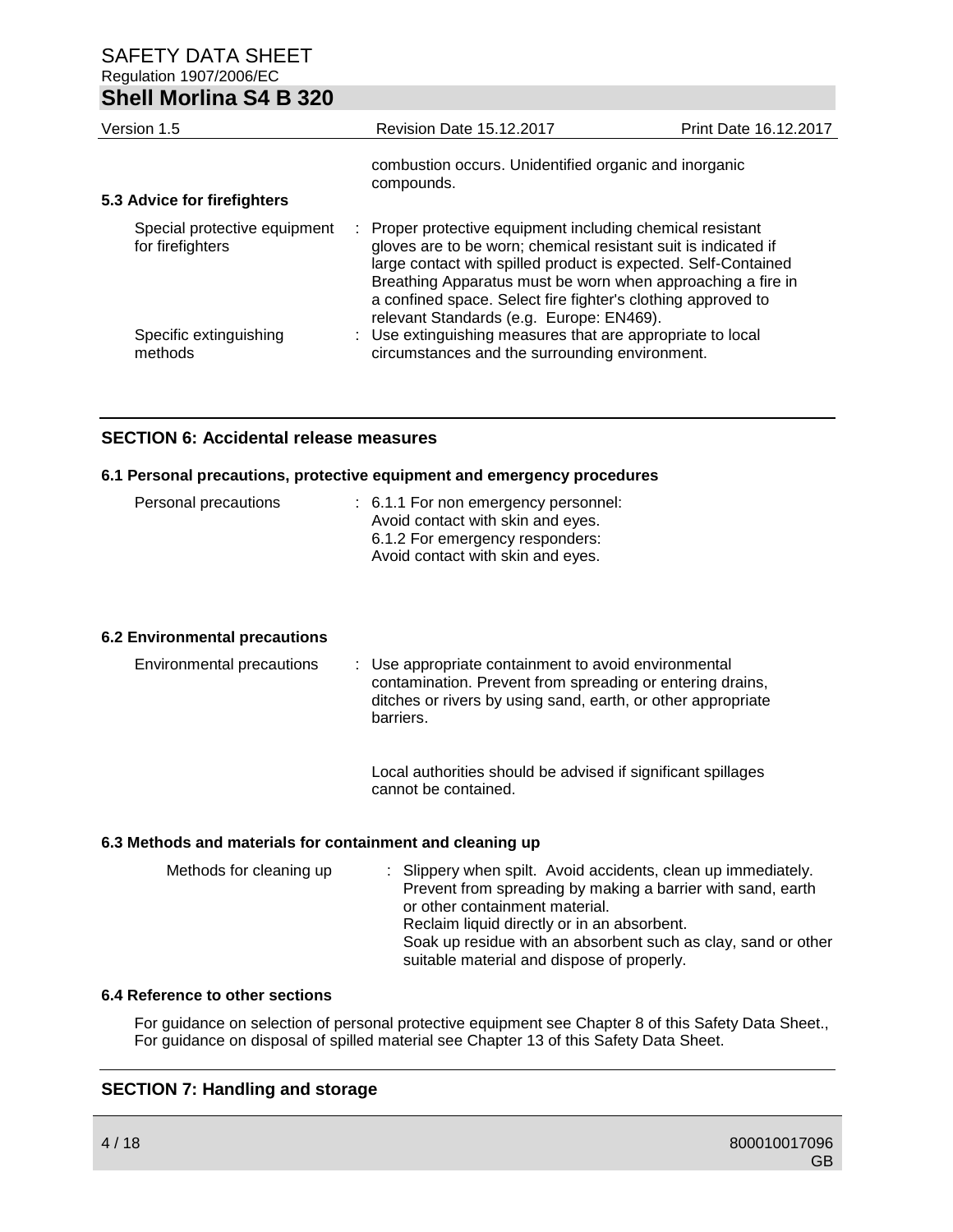| <b>Shell Morlina S4 B 320</b>                                    |                                                                                                                                                                                                                                                                                                             |                       |
|------------------------------------------------------------------|-------------------------------------------------------------------------------------------------------------------------------------------------------------------------------------------------------------------------------------------------------------------------------------------------------------|-----------------------|
| Version 1.5                                                      | Revision Date 15.12.2017                                                                                                                                                                                                                                                                                    | Print Date 16.12.2017 |
| <b>General Precautions</b>                                       | : Use local exhaust ventilation if there is risk of inhalation of<br>vapours, mists or aerosols.<br>Use the information in this data sheet as input to a risk<br>assessment of local circumstances to help determine<br>appropriate controls for safe handling, storage and disposal of<br>this material.   |                       |
| 7.1 Precautions for safe handling                                |                                                                                                                                                                                                                                                                                                             |                       |
| Advice on safe handling                                          | : Avoid prolonged or repeated contact with skin.<br>Avoid inhaling vapour and/or mists.<br>When handling product in drums, safety footwear should be<br>worn and proper handling equipment should be used.<br>Properly dispose of any contaminated rags or cleaning<br>materials in order to prevent fires. |                       |
| <b>Product Transfer</b>                                          | This material has the potential to be a static accumulator.<br>Proper grounding and bonding procedures should be used<br>during all bulk transfer operations.                                                                                                                                               |                       |
| 7.2 Conditions for safe storage, including any incompatibilities |                                                                                                                                                                                                                                                                                                             |                       |
| Other data                                                       | : Keep container tightly closed and in a cool, well-ventilated<br>place. Use properly labeled and closable containers.                                                                                                                                                                                      |                       |
|                                                                  | Store at ambient temperature.                                                                                                                                                                                                                                                                               |                       |
|                                                                  | Refer to section 15 for any additional specific legislation<br>covering the packaging and storage of this product.                                                                                                                                                                                          |                       |
|                                                                  | The storage of this product may be subject to the Control of<br>Pollution (Oil Storage) (England) Regulations. Further<br>guidance may be obtained from the local environmental<br>agency office.                                                                                                           |                       |
| Packaging material                                               | Suitable material: For containers or container linings, use mild<br>steel or high density polyethylene.<br>Unsuitable material: PVC.                                                                                                                                                                        |                       |
| <b>Container Advice</b>                                          | Polyethylene containers should not be exposed to high<br>temperatures because of possible risk of distortion.                                                                                                                                                                                               |                       |
| 7.3 Specific end use(s)                                          |                                                                                                                                                                                                                                                                                                             |                       |
| Specific use(s)                                                  | Not applicable                                                                                                                                                                                                                                                                                              |                       |

## **SECTION 8: Exposure controls/personal protection**

## **8.1 Control parameters**

## **Occupational Exposure Limits**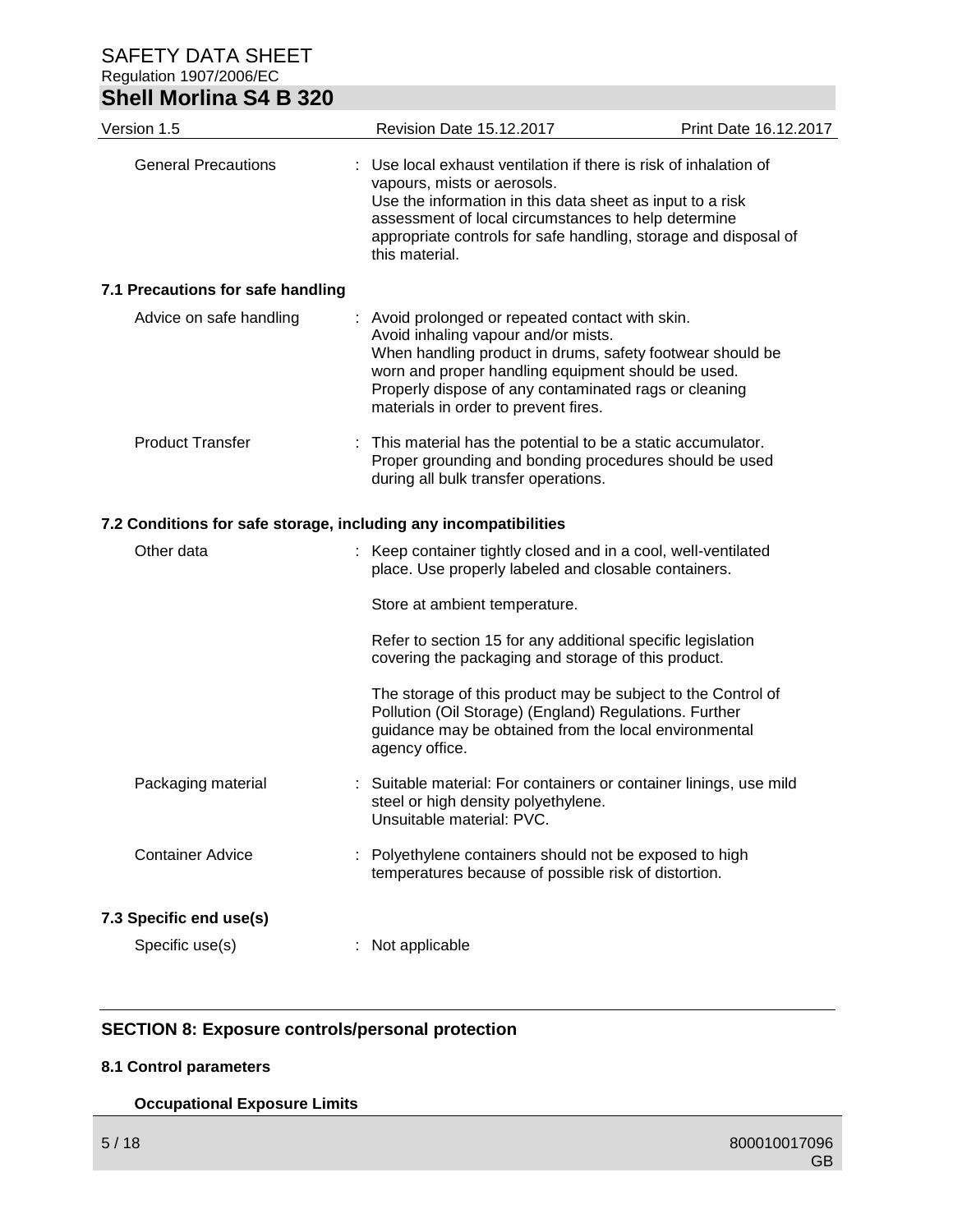Version 1.5 Revision Date 15.12.2017 Print Date 16.12.2017

| Components        | CAS-No. | Value type (Form<br>of exposure) | Control parameters | <b>Basis</b>                                  |
|-------------------|---------|----------------------------------|--------------------|-----------------------------------------------|
| Oil mist, mineral |         | <b>TWA</b>                       | $5 \text{ mg/m}$   | US. ACGIH<br>Threshold<br><b>Limit Values</b> |
| Oil mist, mineral |         | <b>TWA</b>                       | $5 \text{ mg/m}$   | US. ACGIH<br>Threshold<br><b>Limit Values</b> |

#### **Biological occupational exposure limits**

No biological limit allocated. **Monitoring Methods**

Monitoring of the concentration of substances in the breathing zone of workers or in the general workplace may be required to confirm compliance with an OEL and adequacy of exposure controls. For some substances biological monitoring may also be appropriate.

Validated exposure measurement methods should be applied by a competent person and samples analysed by an accredited laboratory.

Examples of sources of recommended exposure measurement methods are given below or contact the supplier. Further national methods may be available.

National Institute of Occupational Safety and Health (NIOSH), USA: Manual of Analytical Methods http://www.cdc.gov/niosh/

Occupational Safety and Health Administration (OSHA), USA: Sampling and Analytical Methods http://www.osha.gov/

Health and Safety Executive (HSE), UK: Methods for the Determination of Hazardous Substances http://www.hse.gov.uk/

Institut für Arbeitsschutz Deutschen Gesetzlichen Unfallversicherung (IFA) , Germany http://www.dguv.de/inhalt/index.jsp

L'Institut National de Recherche et de Securité, (INRS), France http://www.inrs.fr/accueil

#### **8.2 Exposure controls**

**Engineering measures**The level of protection and types of controls necessary will vary depending upon potential exposure conditions. Select controls based on a risk assessment of local circumstances. Appropriate measures include:

Adequate ventilation to control airborne concentrations.

Where material is heated, sprayed or mist formed, there is greater potential for airborne concentrations to be generated.

General Information:

Define procedures for safe handling and maintenance of controls.

Educate and train workers in the hazards and control measures relevant to normal activities associated with this product.

Ensure appropriate selection, testing and maintenance of equipment used to control exposure, e.g. personal protective equipment, local exhaust ventilation.

Drain down system prior to equipment break-in or maintenance.

Retain drain downs in sealed storage pending disposal or subsequent recycle.

Always observe good personal hygiene measures, such as washing hands after handling the material and before eating, drinking, and/or smoking. Routinely wash work clothing and protective equipment to remove contaminants. Discard contaminated clothing and footwear that cannot be cleaned. Practice good housekeeping.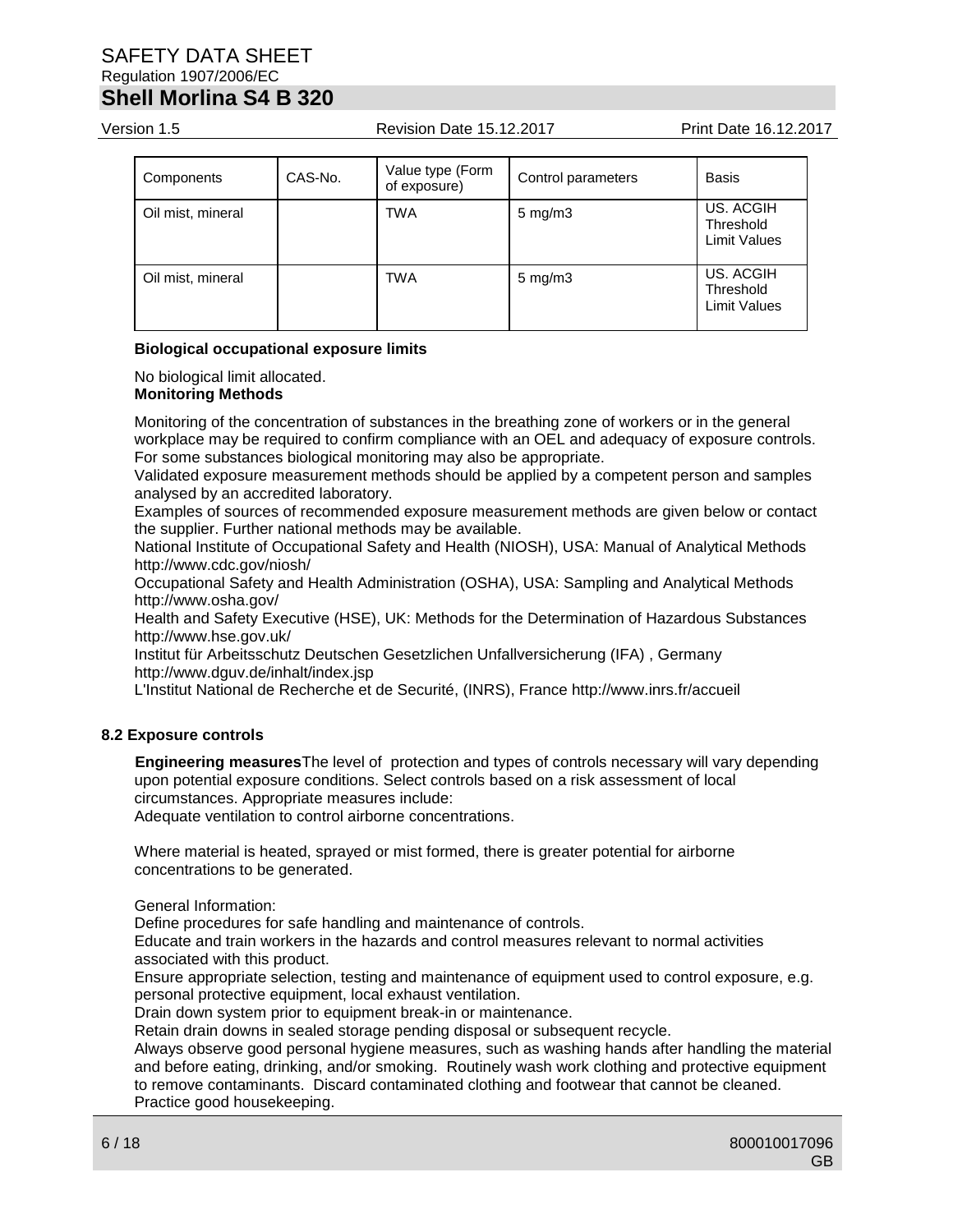Version 1.5 Revision Date 15.12.2017 Print Date 16.12.2017

#### **Personal protective equipment**

The provided information is made in consideration of the PPE directive (Council Directive 89/686/EEC) and the CEN European Committee for Standardisation (CEN) standards.

Personal protective equipment (PPE) should meet recommended national standards. Check with PPE suppliers.

| Eye protection           | : If material is handled such that it could be splashed into eyes,<br>protective eyewear is recommended.<br>Approved to EU Standard EN166.                                                                                                                                                                                                                                                                                                                                                                                                                                                                                                                                                                                                                |
|--------------------------|-----------------------------------------------------------------------------------------------------------------------------------------------------------------------------------------------------------------------------------------------------------------------------------------------------------------------------------------------------------------------------------------------------------------------------------------------------------------------------------------------------------------------------------------------------------------------------------------------------------------------------------------------------------------------------------------------------------------------------------------------------------|
| Hand protection          |                                                                                                                                                                                                                                                                                                                                                                                                                                                                                                                                                                                                                                                                                                                                                           |
| Remarks                  | : Where hand contact with the product may occur the use of<br>gloves approved to relevant standards (e.g. Europe: EN374,<br>US: F739) made from the following materials may provide<br>suitable chemical protection. PVC, neoprene or nitrile rubber<br>gloves Suitability and durability of a glove is dependent on<br>usage, e.g. frequency and duration of contact, chemical<br>resistance of glove material, dexterity. Always seek advice<br>from glove suppliers. Contaminated gloves should be<br>replaced. Personal hygiene is a key element of effective hand<br>care. Gloves must only be worn on clean hands. After using<br>gloves, hands should be washed and dried thoroughly.<br>Application of a non-perfumed moisturizer is recommended. |
|                          | For continuous contact we recommend gloves with<br>breakthrough time of more than 240 minutes with preference<br>for > 480 minutes where suitable gloves can be identified. For<br>short-term/splash protection we recommend the same, but<br>recognize that suitable gloves offering this level of protection<br>may not be available and in this case a lower breakthrough<br>time maybe acceptable so long as appropriate maintenance<br>and replacement regimes are followed. Glove thickness is not<br>a good predictor of glove resistance to a chemical as it is<br>dependent on the exact composition of the glove material.<br>Glove thickness should be typically greater than 0.35 mm<br>depending on the glove make and model.                |
| Skin and body protection | : Skin protection is not ordinarily required beyond standard<br>work clothes.<br>It is good practice to wear chemical resistant gloves.                                                                                                                                                                                                                                                                                                                                                                                                                                                                                                                                                                                                                   |
| Respiratory protection   | No respiratory protection is ordinarily required under normal<br>conditions of use.<br>In accordance with good industrial hygiene practices,<br>precautions should be taken to avoid breathing of material.<br>If engineering controls do not maintain airborne<br>concentrations to a level which is adequate to protect worker                                                                                                                                                                                                                                                                                                                                                                                                                          |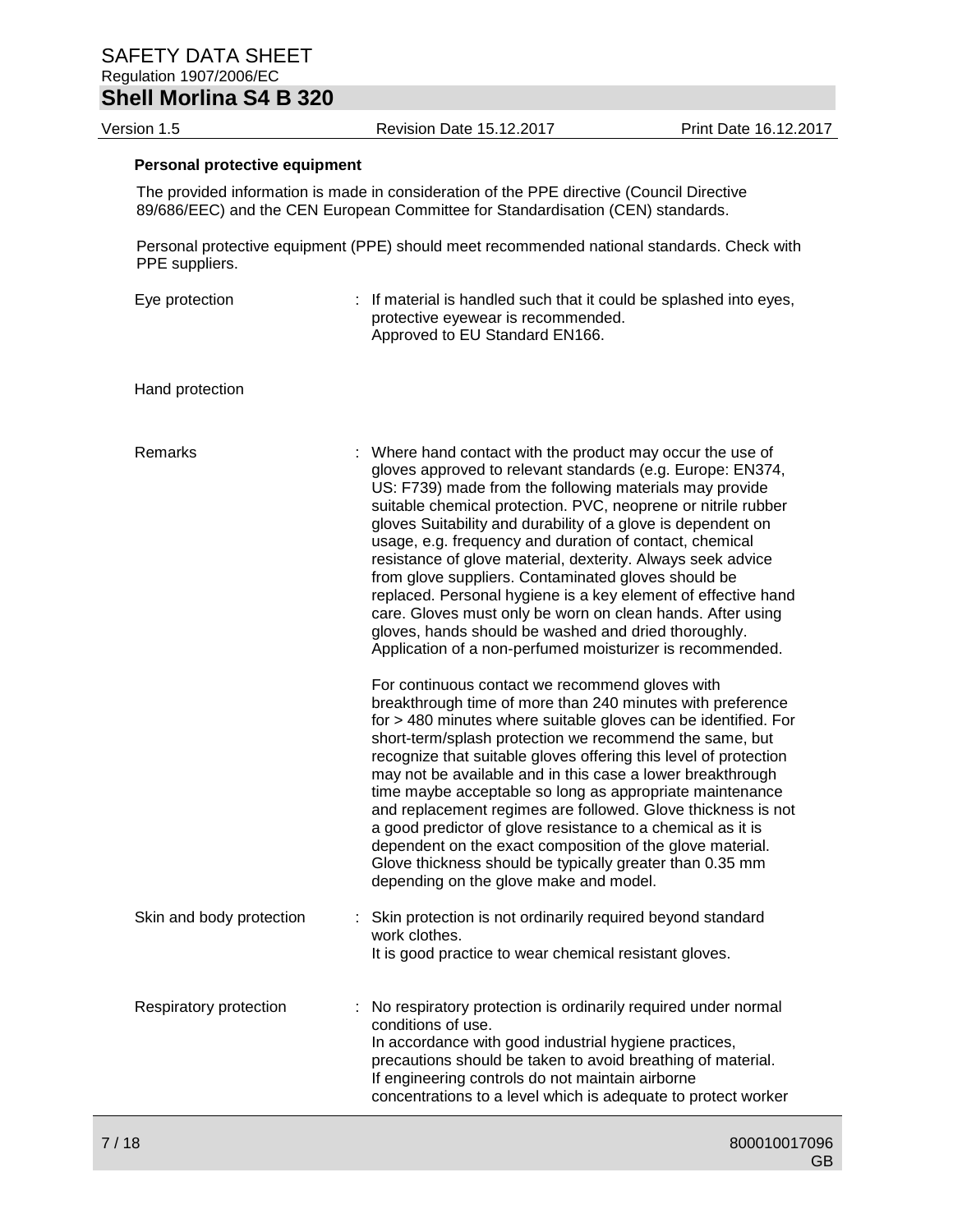| <b>Shell Morlina S4 B 320</b>          |                                                                                                                                                                                                                                                                                                                                                                                                                                                                                                                                                               |                       |
|----------------------------------------|---------------------------------------------------------------------------------------------------------------------------------------------------------------------------------------------------------------------------------------------------------------------------------------------------------------------------------------------------------------------------------------------------------------------------------------------------------------------------------------------------------------------------------------------------------------|-----------------------|
| Version 1.5                            | <b>Revision Date 15.12.2017</b>                                                                                                                                                                                                                                                                                                                                                                                                                                                                                                                               | Print Date 16.12.2017 |
|                                        | health, select respiratory protection equipment suitable for the<br>specific conditions of use and meeting relevant legislation.<br>Check with respiratory protective equipment suppliers.<br>Where air-filtering respirators are suitable, select an<br>appropriate combination of mask and filter.<br>Select a filter suitable for combined particulate/organic gases<br>and vapours [Type A/Type P boiling point > $65^{\circ}$ C (149 $^{\circ}$ F)]<br>meeting EN14387 and EN143.                                                                        |                       |
| Thermal hazards                        | Not applicable                                                                                                                                                                                                                                                                                                                                                                                                                                                                                                                                                |                       |
| Hygiene measures                       | Exposure to this product should be reduced as low as<br>reasonably practicable. Reference should be made to the<br>Health and Safety Executive's publication "COSHH<br>Essentials".                                                                                                                                                                                                                                                                                                                                                                           |                       |
| <b>Environmental exposure controls</b> |                                                                                                                                                                                                                                                                                                                                                                                                                                                                                                                                                               |                       |
| General advice                         | Take appropriate measures to fulfill the requirements of<br>relevant environmental protection legislation. Avoid<br>contamination of the environment by following advice given in<br>Chapter 6. If necessary, prevent undissolved material from<br>being discharged to waste water. Waste water should be<br>treated in a municipal or industrial waste water treatment plant<br>before discharge to surface water.<br>Local guidelines on emission limits for volatile substances<br>must be observed for the discharge of exhaust air containing<br>vapour. |                       |

## **SECTION 9: Physical and chemical properties**

## **9.1 Information on basic physical and chemical properties**

| Appearance                                                                          | : Liquid at room temperature.         |
|-------------------------------------------------------------------------------------|---------------------------------------|
| Colour                                                                              | brown                                 |
| Odour                                                                               | Slight hydrocarbon                    |
| Odour Threshold                                                                     | Data not available                    |
| рH                                                                                  | Not applicable                        |
| pour point                                                                          | : -42 °CMethod: ASTM D97              |
| Initial boiling point and boiling $\therefore$ > 280 °C estimated value(s)<br>range |                                       |
| Flash point                                                                         | $:~$ 275 °C<br>Method: ASTM D92 (COC) |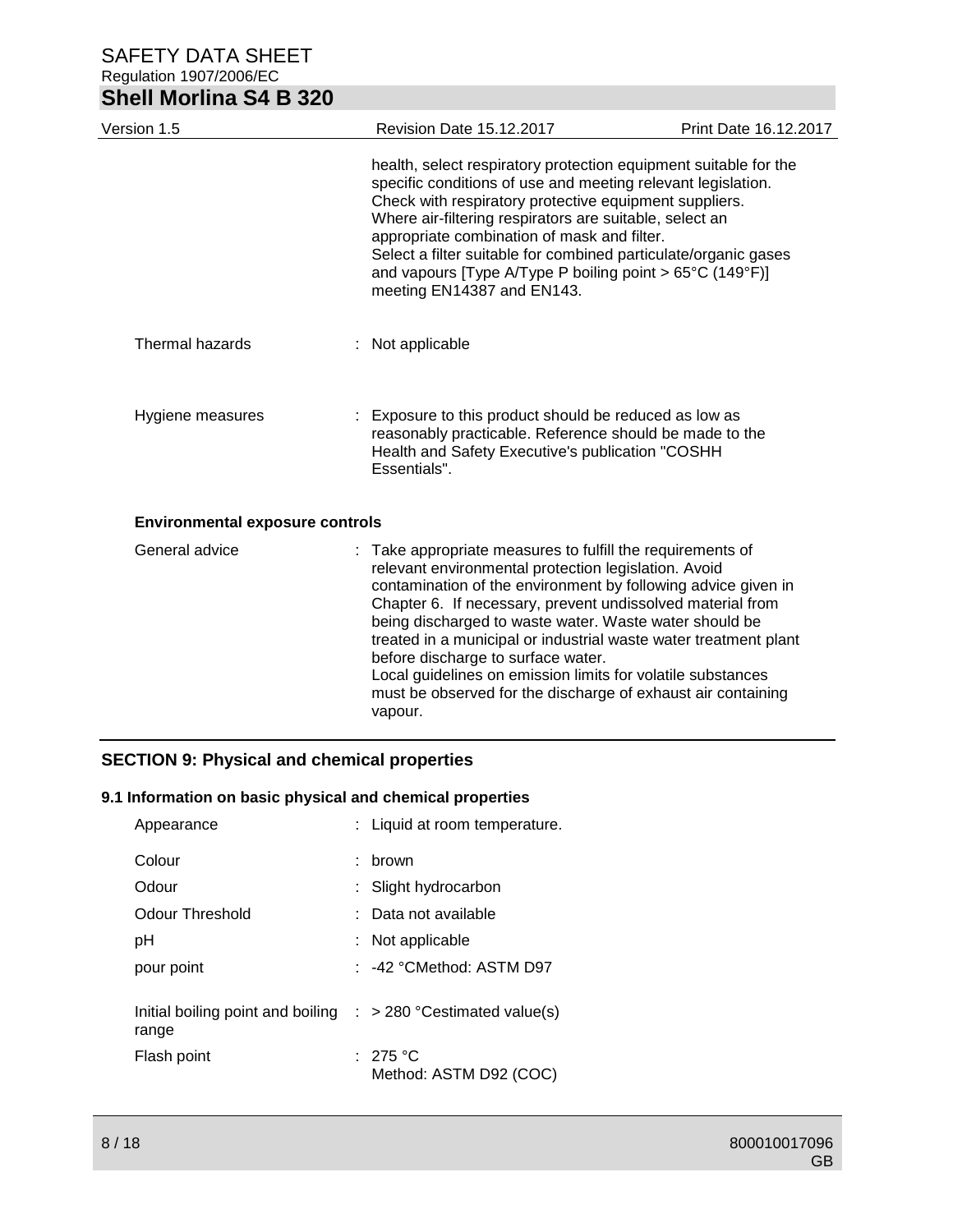| Version 1.5                                | Revision Date 15.12.2017                                  | Print Date 16.12.2017 |
|--------------------------------------------|-----------------------------------------------------------|-----------------------|
| Evaporation rate                           | Data not available                                        |                       |
| Flammability (solid, gas)                  | : Data not available                                      |                       |
| Upper explosion limit                      | : Typical 10 %(V)                                         |                       |
| Lower explosion limit                      | : Typical 1 %(V)                                          |                       |
| Vapour pressure                            | : < $0.5$ Pa (20 °C)<br>estimated value(s)                |                       |
| Relative vapour density                    | $:$ > 1 estimated value(s)                                |                       |
| Relative density                           | $: 0.800 - 1.000 (15 °C)$                                 |                       |
| Density                                    | $: 800 - 1,000$ kg/m3<br>Method: Unspecified              |                       |
| Solubility(ies)                            |                                                           |                       |
| Water solubility                           | : negligible                                              |                       |
| Solubility in other solvents               | Data not available                                        |                       |
| Partition coefficient: n-<br>octanol/water | $:$ Pow: $> 6$ (based on information on similar products) |                       |
| Auto-ignition temperature                  | ><br>320 °C                                               |                       |
| Viscosity                                  |                                                           |                       |
| Viscosity, dynamic                         | : Data not available                                      |                       |
| Viscosity, kinematic                       | : 288 - 352 mm2/s (40.0 °C)<br>Method: ASTM D445          |                       |
| <b>Explosive properties</b>                | Not classified                                            |                       |
| Oxidizing properties                       | Data not available                                        |                       |
| 9.2 Other information                      |                                                           |                       |
| Conductivity                               | This material is not expected to be a static accumulator. |                       |
| Decomposition temperature                  | Data not available                                        |                       |

## **SECTION 10: Stability and reactivity**

#### **10.1 Reactivity**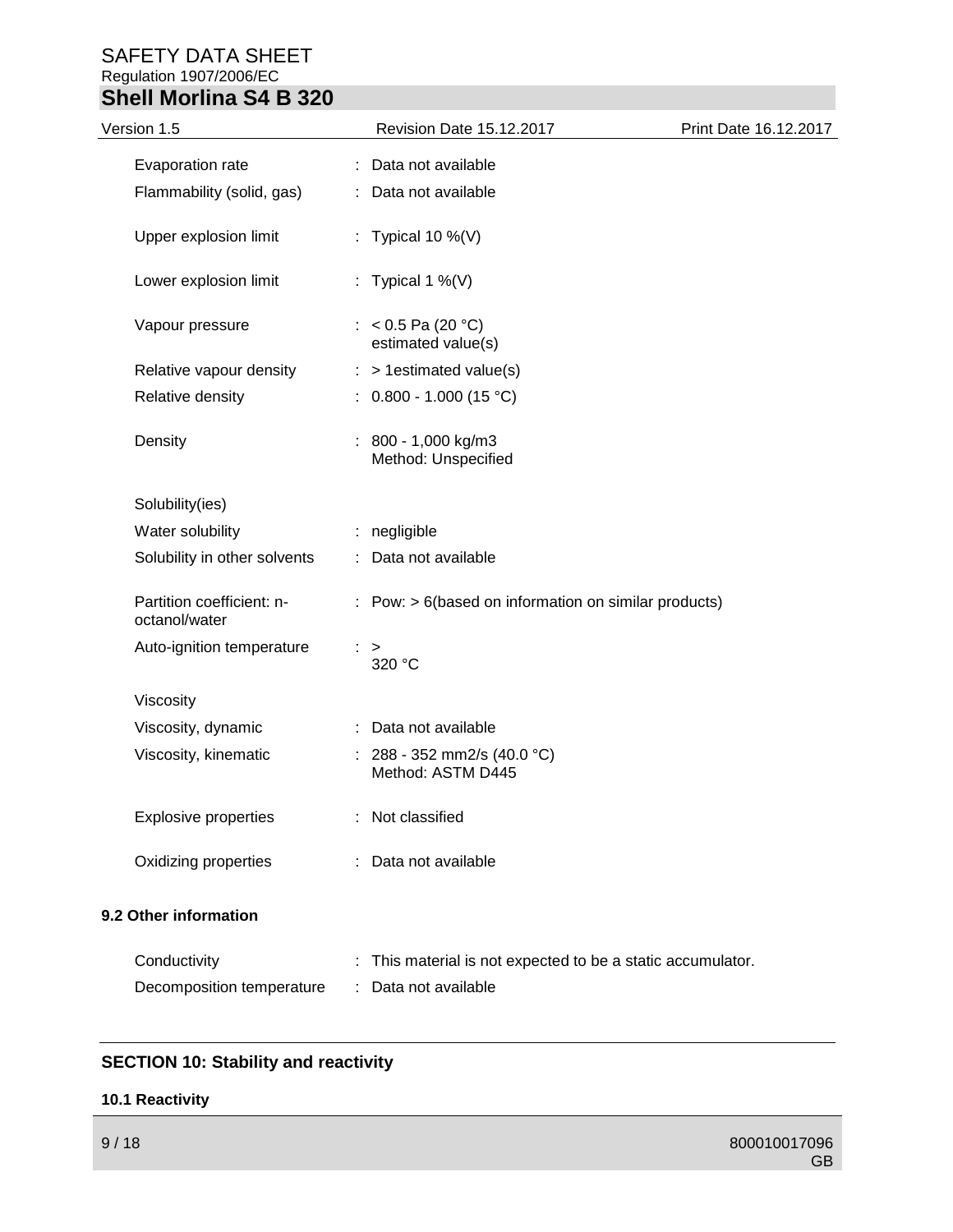| Version 1.5                             | <b>Revision Date 15.12.2017</b>                                                                       | Print Date 16.12.2017 |
|-----------------------------------------|-------------------------------------------------------------------------------------------------------|-----------------------|
| sub-paragraph.                          | The product does not pose any further reactivity hazards in addition to those listed in the following |                       |
| <b>10.2 Chemical stability</b>          |                                                                                                       |                       |
| Stable.                                 | No hazardous reaction is expected when handled and stored according to provisions                     |                       |
| 10.3 Possibility of hazardous reactions |                                                                                                       |                       |
| Hazardous reactions                     | : Reacts with strong oxidising agents.                                                                |                       |
| 10.4 Conditions to avoid                |                                                                                                       |                       |
| Conditions to avoid                     | : Extremes of temperature and direct sunlight.                                                        |                       |

**10.5 Incompatible materials**

Materials to avoid : Strong oxidising agents.

## **10.6 Hazardous decomposition products**

| Hazardous decomposition | : Hazardous decomposition products are not expected to form |
|-------------------------|-------------------------------------------------------------|
| products                | during normal storage.                                      |

## **SECTION 11: Toxicological information**

## **11.1 Information on toxicological effects**

| Basis for assessment      | : Information given is based on data on the components and<br>the toxicology of similar products. Unless indicated otherwise,<br>the data presented is representative of the product as a<br>whole, rather than for individual component(s). |
|---------------------------|----------------------------------------------------------------------------------------------------------------------------------------------------------------------------------------------------------------------------------------------|
| exposure                  | Information on likely routes of : Skin and eye contact are the primary routes of exposure<br>although exposure may occur following accidental ingestion.                                                                                     |
| <b>Acute toxicity</b>     |                                                                                                                                                                                                                                              |
| <b>Product:</b>           |                                                                                                                                                                                                                                              |
| Acute oral toxicity       | : LD50 rat: $> 5,000$ mg/kg<br>Remarks: Expected to be of low toxicity:                                                                                                                                                                      |
| Acute inhalation toxicity | : Remarks: Not considered to be an inhalation hazard under<br>normal conditions of use.                                                                                                                                                      |
| Acute dermal toxicity     | : LD50 Rabbit: $>$ 5,000 mg/kg<br>Remarks: Expected to be of low toxicity:                                                                                                                                                                   |

## **Skin corrosion/irritation**

## **Product:**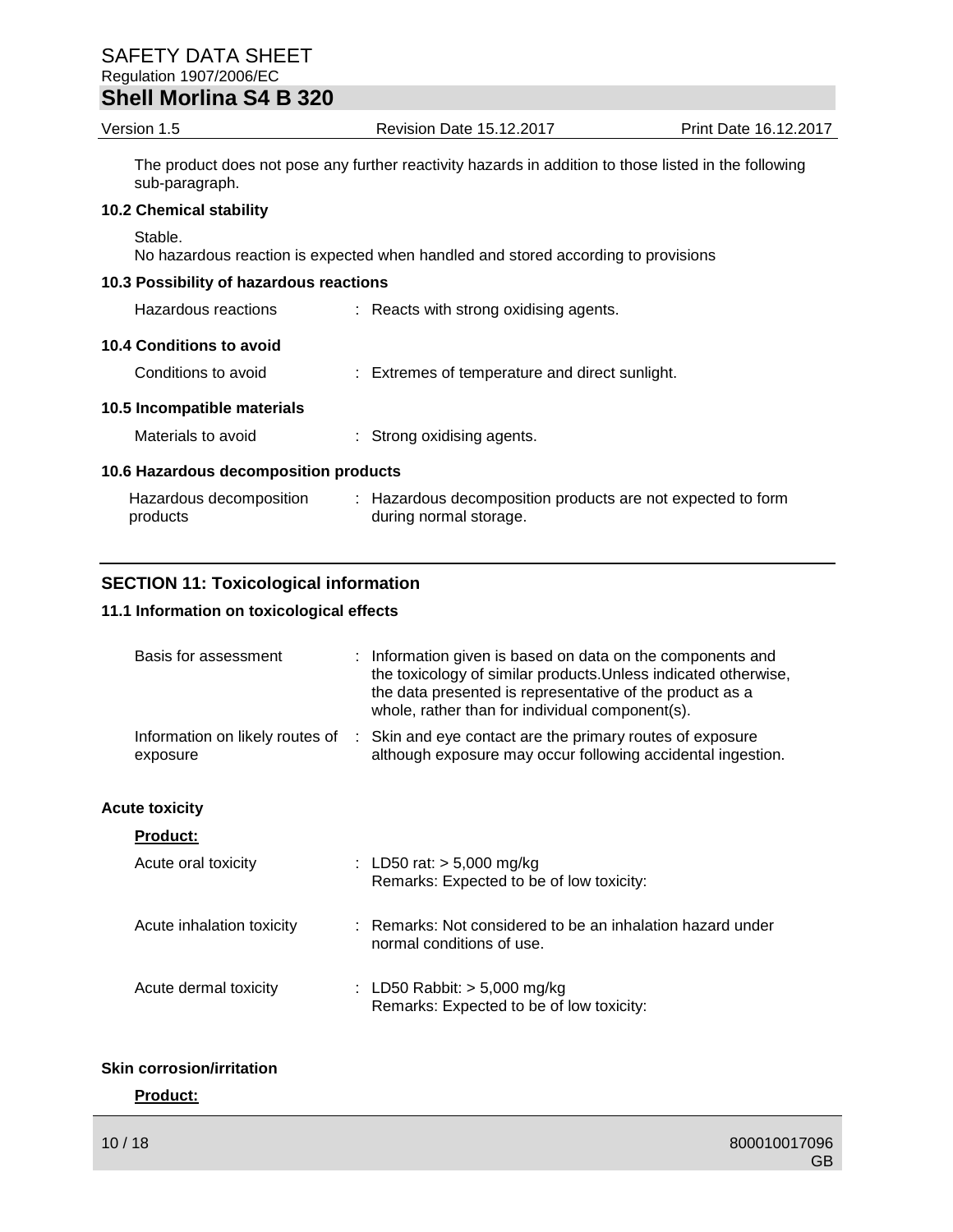Version 1.5 Revision Date 15.12.2017 Print Date 16.12.2017

Remarks: Expected to be slightly irritating., Prolonged or repeated skin contact without proper cleaning can clog the pores of the skin resulting in disorders such as oil acne/folliculitis.

#### **Serious eye damage/eye irritation**

#### **Product:**

Remarks: Expected to be slightly irritating.

#### **Respiratory or skin sensitisation**

#### **Product:**

Remarks: For respiratory and skin sensitisation:, Not expected to be a sensitiser.

#### **Components:**

#### **Dialkyl thiophosphate ester:** Remarks: May cause an allergic skin reaction in sensitive individuals.

:

#### **Germ cell mutagenicity**

#### **Product:**

: Remarks: Not considered a mutagenic hazard.

#### **Carcinogenicity**

#### **Product:**

Remarks: Not expected to be carcinogenic.

| Material                   | <b>GHS/CLP Carcinogenicity Classification</b> |
|----------------------------|-----------------------------------------------|
| Highly refined mineral oil | I No carcinogenicity classification.          |

#### **Reproductive toxicity**

#### **Product:**

Remarks: Not expected to impair fertility., Not expected to be a developmental toxicant.

#### **STOT - single exposure**

#### **Product:**

Remarks: Not expected to be a hazard.

#### **STOT - repeated exposure**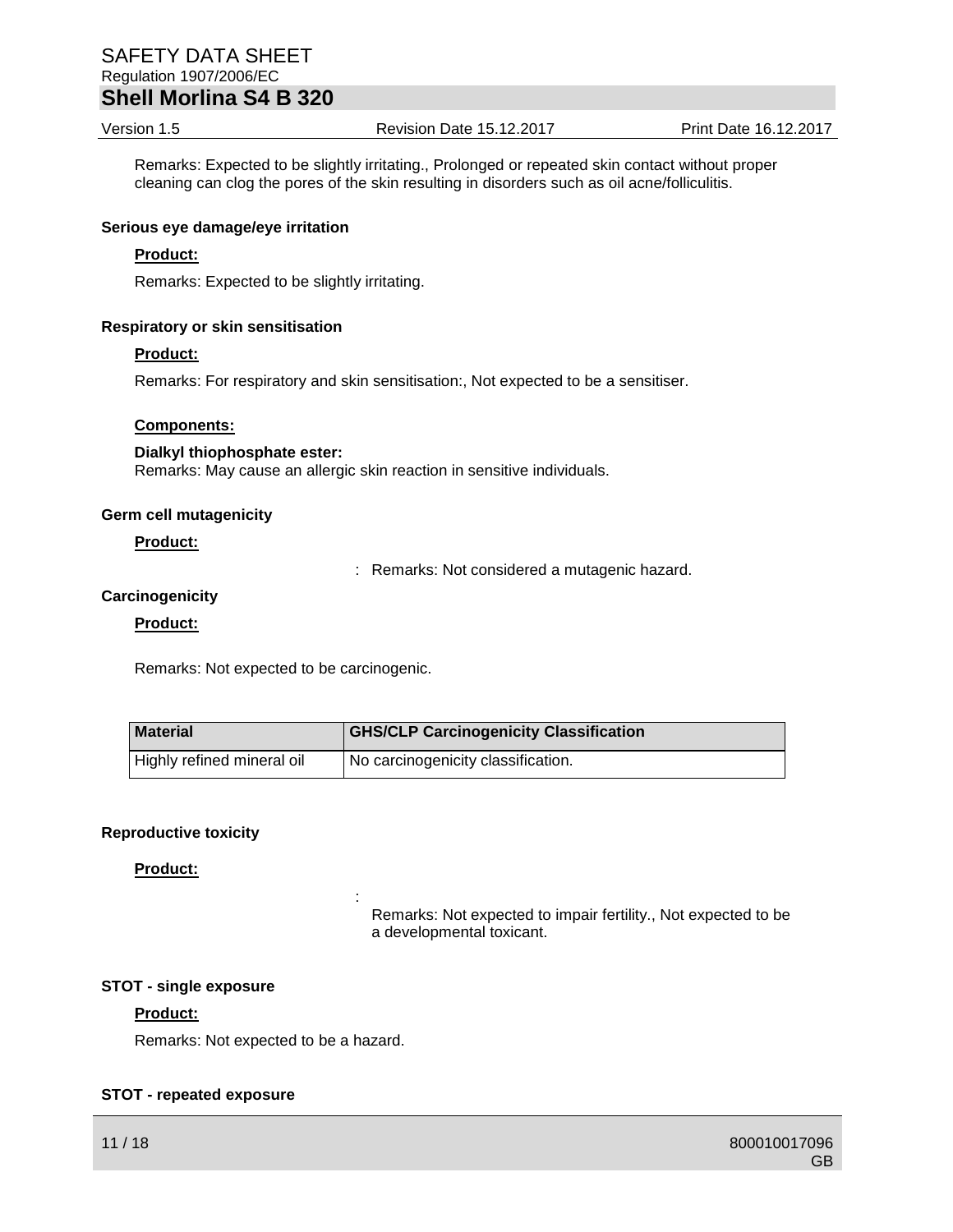Version 1.5 Revision Date 15.12.2017 Print Date 16.12.2017

#### **Product:**

Remarks: Not expected to be a hazard.

#### **Aspiration toxicity**

#### **Product:**

Not considered an aspiration hazard.

### **Further information**

#### **Product:**

Remarks: Used oils may contain harmful impurities that have accumulated during use. The concentration of such impurities will depend on use and they may present risks to health and the environment on disposal., ALL used oil should be handled with caution and skin contact avoided as far as possible.

Remarks: Slightly irritating to respiratory system.

Remarks: Classifications by other authorities under varying regulatory frameworks may exist.

#### **Summary on evaluation of the CMR properties**

| Germ cell mutagenicity-<br>Assessment | : This product does not meet the criteria for classification in<br>categories 1A/1B. |
|---------------------------------------|--------------------------------------------------------------------------------------|
| Carcinogenicity -<br>Assessment       | : This product does not meet the criteria for classification in<br>categories 1A/1B. |
| Reproductive toxicity -<br>Assessment | : This product does not meet the criteria for classification in<br>categories 1A/1B. |

#### **SECTION 12: Ecological information**

#### **12.1 Toxicity**

| Basis for assessment | : Ecotoxicological data have not been determined specifically<br>for this product.<br>Information given is based on a knowledge of the components<br>and the ecotoxicology of similar products.<br>Unless indicated otherwise, the data presented is<br>representative of the product as a whole, rather than for<br>individual component(s).(LL/EL/IL50 expressed as the<br>nominal amount of product required to prepare aqueous test |
|----------------------|-----------------------------------------------------------------------------------------------------------------------------------------------------------------------------------------------------------------------------------------------------------------------------------------------------------------------------------------------------------------------------------------------------------------------------------------|
| <b>Product:</b>      | extract).                                                                                                                                                                                                                                                                                                                                                                                                                               |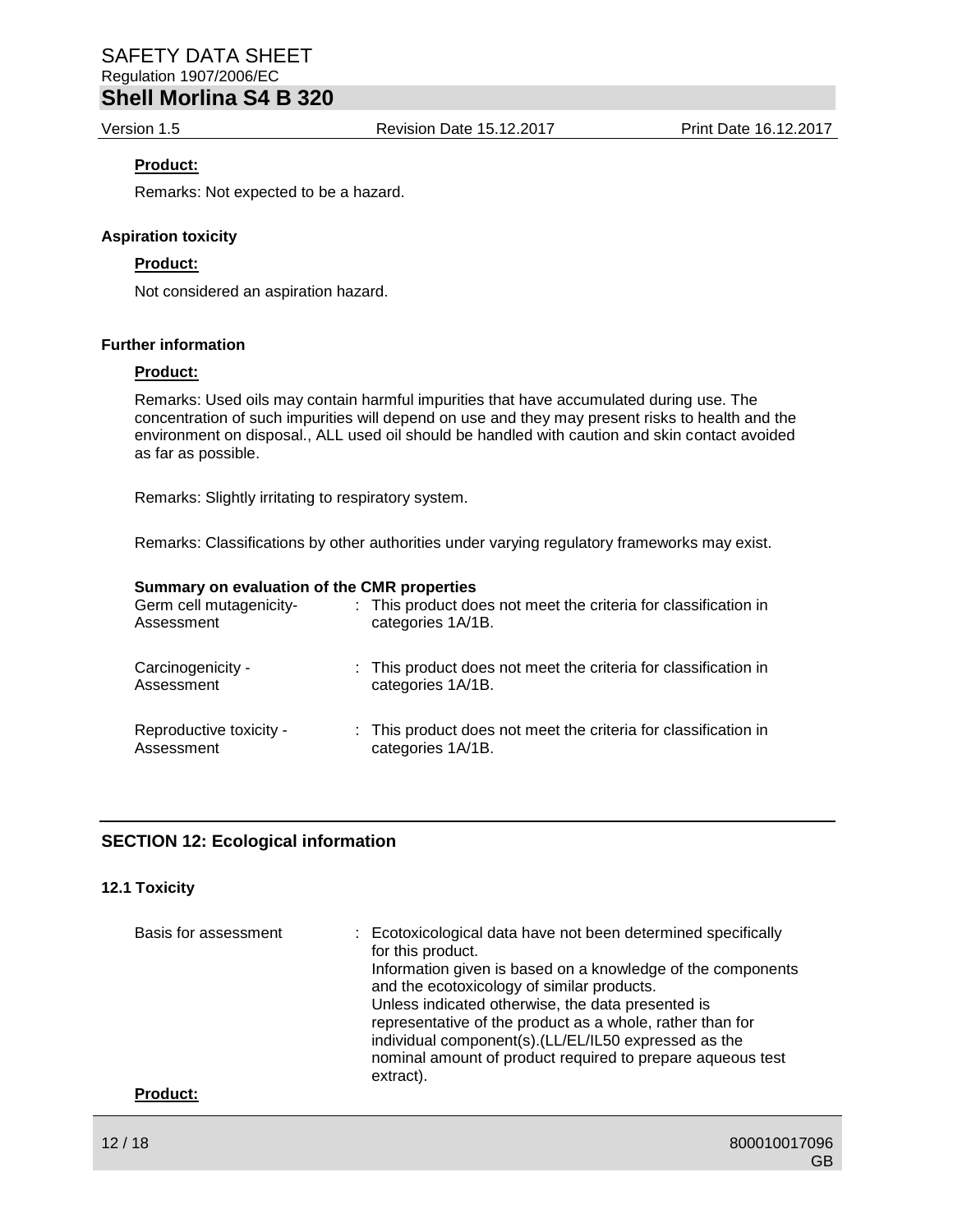| Version 1.5                                          | Revision Date 15.12.2017                                                    | <b>Print Date 16.12.2017</b> |
|------------------------------------------------------|-----------------------------------------------------------------------------|------------------------------|
| Toxicity to fish (Acute<br>toxicity)                 | : Remarks: Expected to be practically non toxic:<br>$LL/EL/IL50 > 100$ mg/l |                              |
| Toxicity to crustacean (Acute<br>toxicity)           | : Remarks: Expected to be practically non toxic:<br>$LL/EL/IL50 > 100$ mg/l |                              |
| Toxicity to algae/aquatic<br>plants (Acute toxicity) | : Remarks: Expected to be practically non toxic:<br>$LL/EL/IL50 > 100$ mg/l |                              |
| Toxicity to fish (Chronic<br>toxicity)               | : Remarks: Data not available                                               |                              |
| Toxicity to crustacean<br>(Chronic toxicity)         | : Remarks: Data not available                                               |                              |
| Toxicity to microorganisms<br>(Acute toxicity)       | $\mathbf{r}$<br>Remarks: Data not available                                 |                              |

## **12.2 Persistence and degradability**

#### **Product:**

| Biodegradability | : Remarks: Expected to be not readily biodegradable., Major   |
|------------------|---------------------------------------------------------------|
|                  | constituents are expected to be inherently biodegradable, but |
|                  | contains components that may persist in the environment.      |

## **12.3 Bioaccumulative potential**

| <b>Product:</b>                            |                                                                                                                                                                        |
|--------------------------------------------|------------------------------------------------------------------------------------------------------------------------------------------------------------------------|
| <b>Bioaccumulation</b>                     | : Remarks: Contains components with the potential to<br>bioaccumulate.                                                                                                 |
| Partition coefficient: n-<br>octanol/water | : Pow: > 6Remarks: (based on information on similar products)                                                                                                          |
| 12.4 Mobility in soil                      |                                                                                                                                                                        |
| <b>Product:</b>                            |                                                                                                                                                                        |
| Mobility                                   | : Remarks: Liquid under most environmental conditions., If it<br>enters soil, it will adsorb to soil particles and will not be<br>mobile.<br>Remarks: Floats on water. |
|                                            |                                                                                                                                                                        |

### **12.5 Results of PBT and vPvB assessment**

## **Product:**

| Assessment                           | : This mixture does not contain any REACH registered<br>substances that are assessed to be a PBT or a vPvB.                        |
|--------------------------------------|------------------------------------------------------------------------------------------------------------------------------------|
| 12.6 Other adverse effects           |                                                                                                                                    |
| <b>Product:</b>                      |                                                                                                                                    |
| Additional ecological<br>information | : Product is a mixture of non-volatile components, which are not<br>expected to be released to air in any significant quantities., |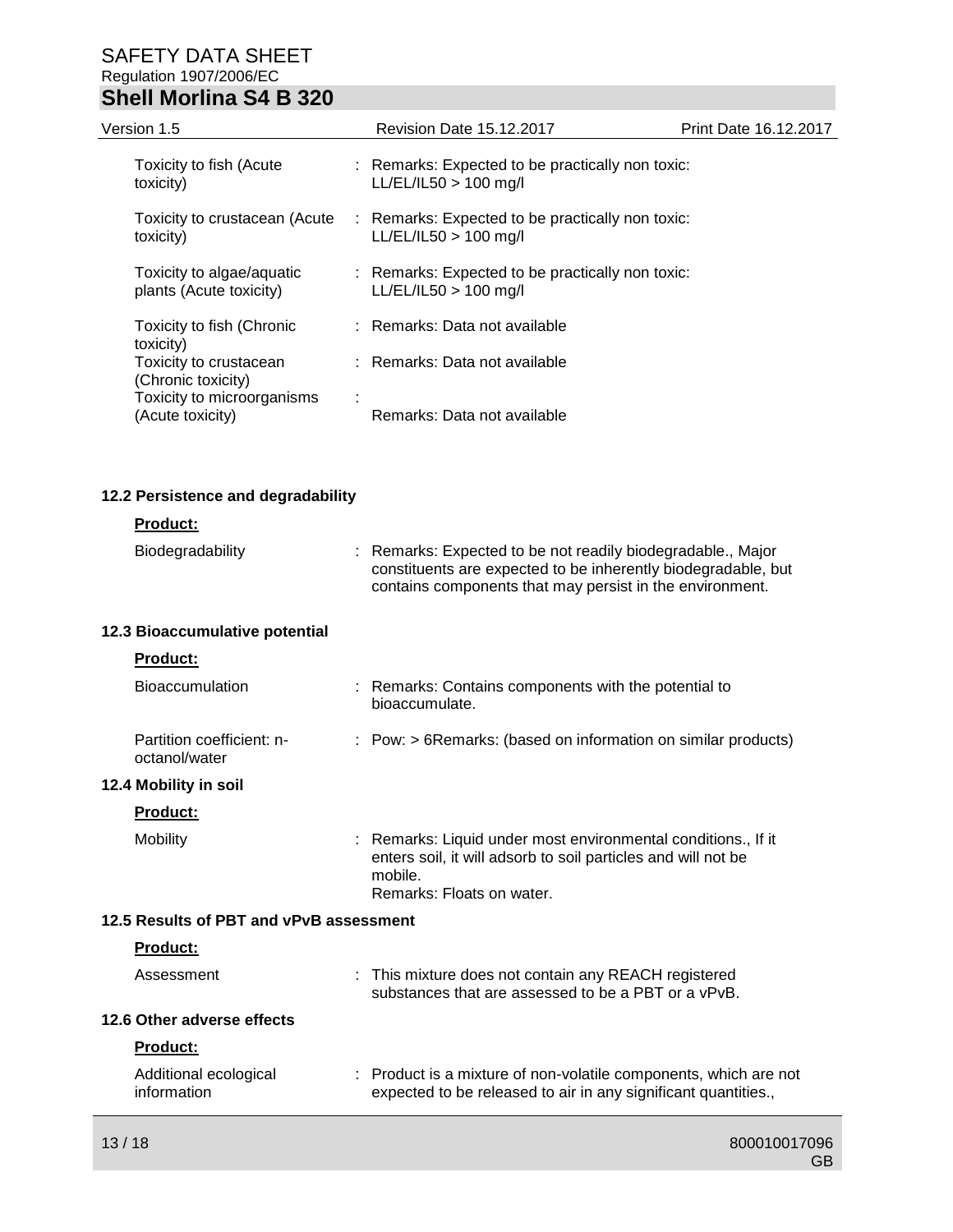| <b>Shell Morlina S4 B 320</b>              |                                                                                                                                                                                                                                                                                                                                                                 |                       |
|--------------------------------------------|-----------------------------------------------------------------------------------------------------------------------------------------------------------------------------------------------------------------------------------------------------------------------------------------------------------------------------------------------------------------|-----------------------|
| Version 1.5                                | <b>Revision Date 15.12.2017</b>                                                                                                                                                                                                                                                                                                                                 | Print Date 16.12.2017 |
|                                            | Not expected to have ozone depletion potential,<br>photochemical ozone creation potential or global warming<br>potential.<br>Poorly soluble mixture., May cause physical fouling of aquatic<br>organisms.                                                                                                                                                       |                       |
| <b>SECTION 13: Disposal considerations</b> |                                                                                                                                                                                                                                                                                                                                                                 |                       |
| 13.1 Waste treatment methods               |                                                                                                                                                                                                                                                                                                                                                                 |                       |
| Product                                    | : Recover or recycle if possible.<br>It is the responsibility of the waste generator to determine the<br>toxicity and physical properties of the material generated to<br>determine the proper waste classification and disposal<br>methods in compliance with applicable regulations.<br>Do not dispose into the environment, in drains or in water<br>courses |                       |
|                                            | Waste product should not be allowed to contaminate soil or<br>ground water, or be disposed of into the environment.<br>Waste, spills or used product is dangerous waste.                                                                                                                                                                                        |                       |
| Contaminated packaging                     | Dispose in accordance with prevailing regulations, preferably<br>to a recognized collector or contractor. The competence of<br>the collector or contractor should be established beforehand.<br>Disposal should be in accordance with applicable regional,<br>national, and local laws and regulations.                                                         |                       |
| Local legislation                          |                                                                                                                                                                                                                                                                                                                                                                 |                       |
| Waste catalogue                            |                                                                                                                                                                                                                                                                                                                                                                 |                       |
|                                            | EU Waste Disposal Code (EWC):                                                                                                                                                                                                                                                                                                                                   |                       |
| <b>Waste Code</b>                          |                                                                                                                                                                                                                                                                                                                                                                 |                       |
|                                            | 13 02 06*                                                                                                                                                                                                                                                                                                                                                       |                       |
| Remarks                                    | Disposal should be in accordance with applicable regional,<br>national, and local laws and regulations.                                                                                                                                                                                                                                                         |                       |
|                                            | Classification of waste is always the responsibility of the end<br>user.                                                                                                                                                                                                                                                                                        |                       |

## **SECTION 14: Transport information**

## **14.1 UN number**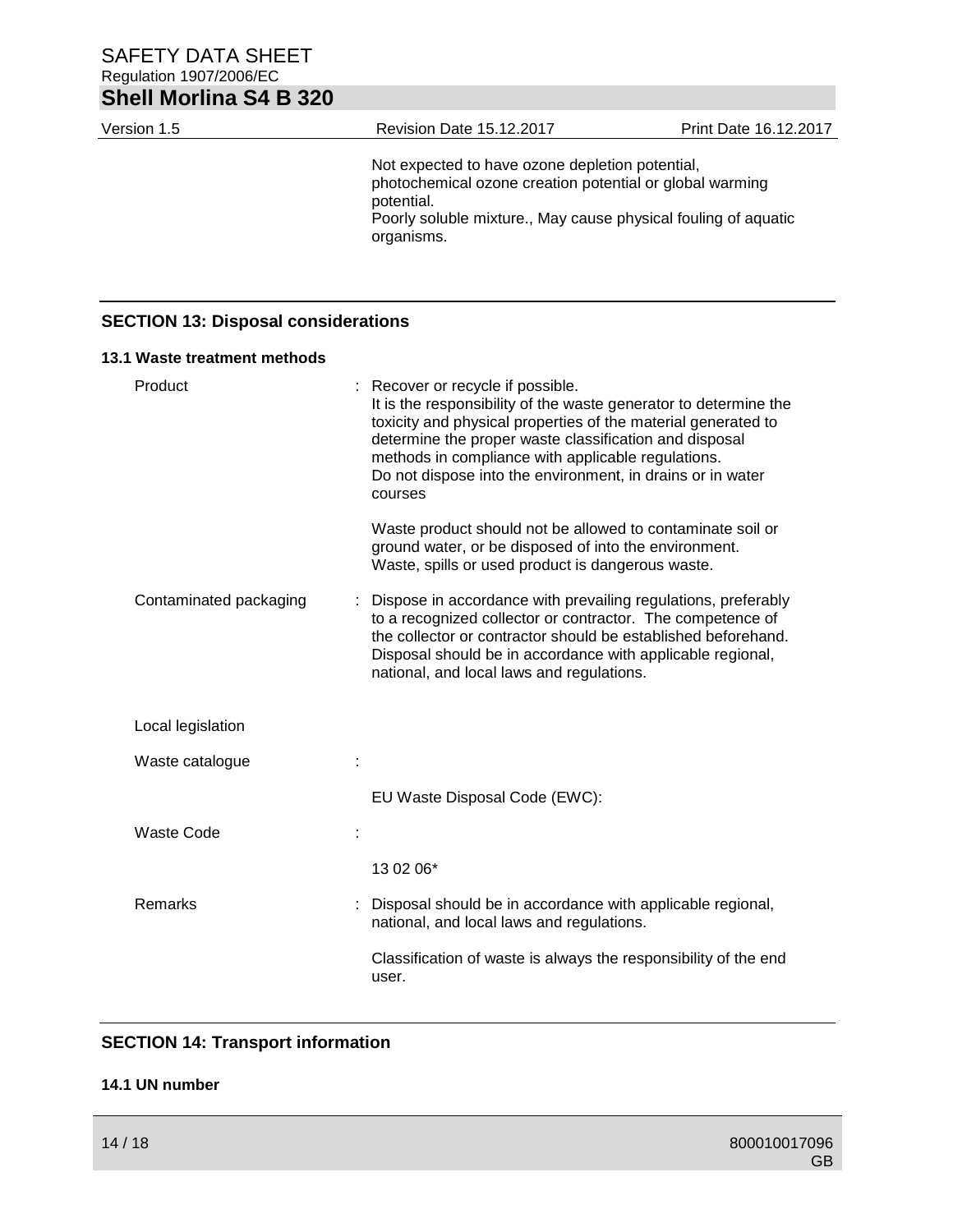| Version 1.5                                            | <b>Revision Date 15.12.2017</b>                                                                                                                                                    | Print Date 16.12.2017 |
|--------------------------------------------------------|------------------------------------------------------------------------------------------------------------------------------------------------------------------------------------|-----------------------|
| <b>ADR</b><br><b>RID</b><br><b>IMDG</b><br><b>IATA</b> | Not regulated as a dangerous good<br>Not regulated as a dangerous good<br>Not regulated as a dangerous good<br>Not regulated as a dangerous good                                   |                       |
| 14.2 Proper shipping name                              |                                                                                                                                                                                    |                       |
| <b>ADR</b><br><b>RID</b><br><b>IMDG</b><br><b>IATA</b> | Not regulated as a dangerous good<br>Not regulated as a dangerous good<br>Not regulated as a dangerous good<br>Not regulated as a dangerous good                                   |                       |
| 14.3 Transport hazard class                            |                                                                                                                                                                                    |                       |
| <b>ADR</b><br><b>RID</b><br><b>IMDG</b><br><b>IATA</b> | Not regulated as a dangerous good<br>Not regulated as a dangerous good<br>Not regulated as a dangerous good<br>Not regulated as a dangerous good                                   |                       |
| 14.4 Packing group                                     |                                                                                                                                                                                    |                       |
| <b>ADR</b><br><b>RID</b><br><b>IMDG</b><br><b>IATA</b> | Not regulated as a dangerous good<br>Not regulated as a dangerous good<br>Not regulated as a dangerous good<br>Not regulated as a dangerous good                                   |                       |
| <b>14.5 Environmental hazards</b>                      |                                                                                                                                                                                    |                       |
| <b>ADR</b><br><b>RID</b><br><b>IMDG</b>                | Not regulated as a dangerous good<br>Not regulated as a dangerous good<br>Not regulated as a dangerous good                                                                        |                       |
| 14.6 Special precautions for user                      |                                                                                                                                                                                    |                       |
| Remarks                                                | Special Precautions: Refer to Chapter 7, Handling & Storage,<br>for special precautions which a user needs to be aware of or<br>needs to comply with in connection with transport. |                       |

## **14.7 Transport in bulk according to Annex II of MARPOL 73/78 and the IBC Code**

Not applicable for product as supplied. MARPOL Annex 1 rules apply for bulk shipments by sea.

### **SECTION 15: Regulatory information**

## **15.1 Safety, health and environmental regulations/legislation specific for the substance or mixture**

| REACH - List of substances subject to authorisation<br>(Annex XIV) |                  | : Product is not subject to<br>Authorisation under REACH.                                                                                                                                                                                                                                                          |
|--------------------------------------------------------------------|------------------|--------------------------------------------------------------------------------------------------------------------------------------------------------------------------------------------------------------------------------------------------------------------------------------------------------------------|
| Volatile organic compounds                                         | $\therefore$ 0 % |                                                                                                                                                                                                                                                                                                                    |
| Other regulations                                                  |                  | : Environmental Protection Act 1990 (as amended). Health and<br>Safety at Work etc. Act 1974. Consumers Protection Act 1987.<br>Pollution Prevention and Control Act 1999. Environment Act<br>1995. Factories Act 1961. The Carriage of Dangerous Goods<br>and Use of Transportable Pressure Equipment (Amendment) |
|                                                                    |                  |                                                                                                                                                                                                                                                                                                                    |

GB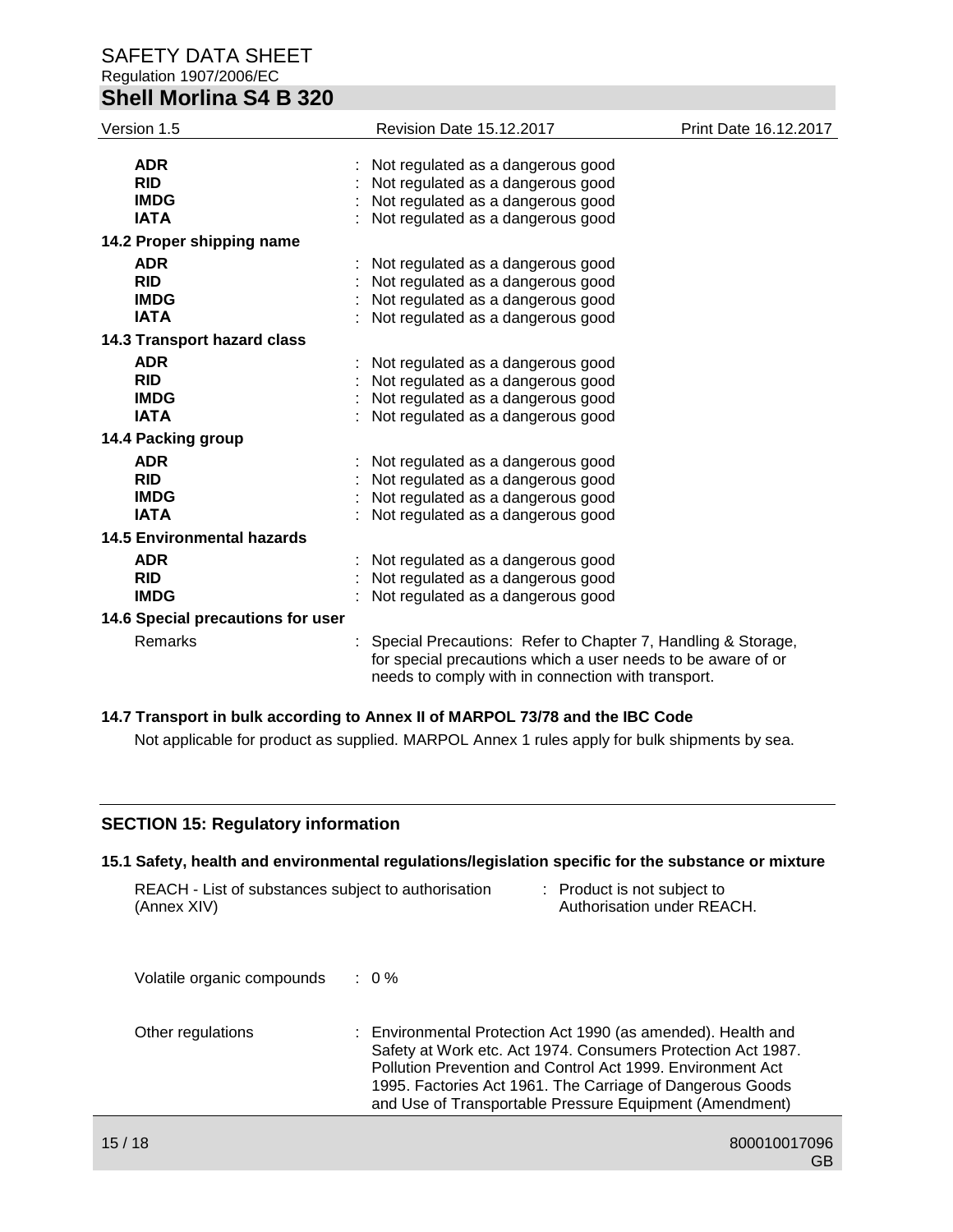| Version 1.5 | <b>Revision Date 15.12.2017</b>                                                                                                                                                                                                                                                                                                                                                                                                                                                                                                                                                                                                                                                                                                                                                                                                                                                                                                                                                                                       | <b>Print Date 16.12.2017</b> |
|-------------|-----------------------------------------------------------------------------------------------------------------------------------------------------------------------------------------------------------------------------------------------------------------------------------------------------------------------------------------------------------------------------------------------------------------------------------------------------------------------------------------------------------------------------------------------------------------------------------------------------------------------------------------------------------------------------------------------------------------------------------------------------------------------------------------------------------------------------------------------------------------------------------------------------------------------------------------------------------------------------------------------------------------------|------------------------------|
|             | Regulations 2011. Chemicals (Hazard Information and<br>Packaging for Supply) Regulations 2009. Control of<br>Substances Hazardous to Health Regulations 2002 (as<br>amended). Merchant Shipping (Dangerous Goods and Marine<br>Pollutants) Regulations 1997. Reporting of Injuries, Diseases<br>and Dangerous Occurrences Regulations 1995 (as amended).<br>Personal Protective Equipment Regulations 2002. Personal<br>Protective Equipment at Work Regulations 1992. Hazardous<br>Waste (England and Wales) Regulations 2005(as amended).<br>Control of Major Accident Hazards Regulations 1999 (as<br>amended). Renewable Transport Fuel Obligations Order 2007<br>(as amended). Energy Act 2011. Environmental Permitting<br>(England and Wales) Regulations 2010 (as amended). Waste<br>(England and Wales) Regulations 2011 (as amended).<br>Planning (Hazardous Substances) Act 1990 and associated<br>regulations. The Environmental Protection (Controls on<br>Ozone-Depleting Substances) Regulations 2011. |                              |

#### **The components of this product are reported in the following inventories:**

| <b>EINECS</b> | : All components listed or polymer exempt. |
|---------------|--------------------------------------------|
| <b>TSCA</b>   | : All components listed.                   |

## **15.2 Chemical safety assessment**

No Chemical Safety Assessment has been carried out for this substance/mixture by the supplier.

## **SECTION 16: Other information**

,

**Full text of H-Statements**

| H <sub>3</sub> 17 | May cause an allergic skin reaction. |
|-------------------|--------------------------------------|
| H318              | Causes serious eye damage.           |

#### **Full text of other abbreviations**

| Eye Dam.<br>Skin Sens.     | Serious eye damage<br>Skin sensitisation                                                                                                                                                                                                                                                                                                                                       |  |
|----------------------------|--------------------------------------------------------------------------------------------------------------------------------------------------------------------------------------------------------------------------------------------------------------------------------------------------------------------------------------------------------------------------------|--|
| Abbreviations and Acronyms | : The standard abbreviations and acronyms used in this<br>document can be looked up in reference literature (e.g.<br>scientific dictionaries) and/or websites.                                                                                                                                                                                                                 |  |
|                            | ACGIH = American Conference of Governmental Industrial<br><b>Hygienists</b><br>$ADR = European Agreement concerning the International$<br>Carriage of Dangerous Goods by Road<br>AICS = Australian Inventory of Chemical Substances<br>ASTM = American Society for Testing and Materials<br>BEL = Biological exposure limits<br>BTEX = Benzene, Toluene, Ethylbenzene, Xylenes |  |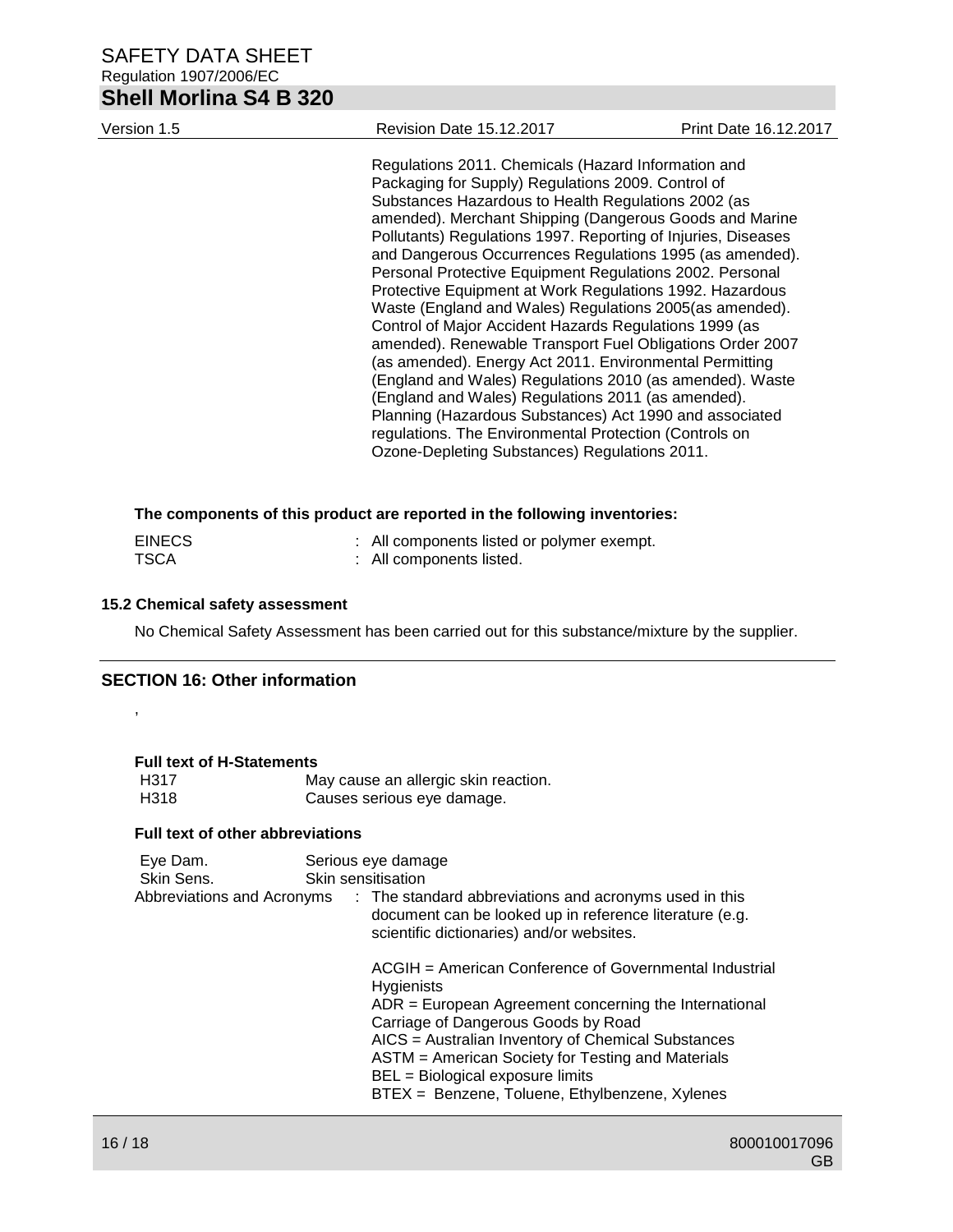# **Shell Morlina S4 B 320**

| Version 1.5 | Revision Date 15.12.2017                                                          | Print Date 16.12.2017 |
|-------------|-----------------------------------------------------------------------------------|-----------------------|
|             | <b>CAS</b> = Chemical Abstracts Service                                           |                       |
|             | CEFIC = European Chemical Industry Council                                        |                       |
|             | CLP = Classification Packaging and Labelling                                      |                       |
|             | $COC = C$ leveland Open-Cup                                                       |                       |
|             | $DIN = Deutsches Institut fur Normung$                                            |                       |
|             | DMEL = Derived Minimal Effect Level                                               |                       |
|             | DNEL = Derived No Effect Level                                                    |                       |
|             | DSL = Canada Domestic Substance List                                              |                       |
|             | $EC = European Commission$                                                        |                       |
|             | $EC50 =$ Effective Concentration fifty                                            |                       |
|             | ECETOC = European Center on Ecotoxicology and                                     |                       |
|             | <b>Toxicology Of Chemicals</b>                                                    |                       |
|             | ECHA = European Chemicals Agency                                                  |                       |
|             | EINECS = The European Inventory of Existing Commercial                            |                       |
|             | <b>Chemical Substances</b>                                                        |                       |
|             | $EL50 = E$ ffective Loading fifty                                                 |                       |
|             | ENCS = Japanese Existing and New Chemical Substances                              |                       |
|             | Inventory                                                                         |                       |
|             | EWC = European Waste Code                                                         |                       |
|             | GHS = Globally Harmonised System of Classification and                            |                       |
|             | Labelling of Chemicals                                                            |                       |
|             | IARC = International Agency for Research on Cancer                                |                       |
|             | IATA = International Air Transport Association                                    |                       |
|             | IC50 = Inhibitory Concentration fifty                                             |                       |
|             | IL50 = Inhibitory Level fifty                                                     |                       |
|             | <b>IMDG</b> = International Maritime Dangerous Goods                              |                       |
|             | INV = Chinese Chemicals Inventory                                                 |                       |
|             | $IP346$ = Institute of Petroleum test method $N^{\circ}$ 346 for the              |                       |
|             | determination of polycyclic aromatics DMSO-extractables                           |                       |
|             | KECI = Korea Existing Chemicals Inventory                                         |                       |
|             | $LC50$ = Lethal Concentration fifty                                               |                       |
|             | $LD50 = Lethal Does fifty per cent.$                                              |                       |
|             | LL/EL/IL = Lethal Loading/Effective Loading/Inhibitory loading                    |                       |
|             | $LL50 = Lethal$ Loading fifty                                                     |                       |
|             | MARPOL = International Convention for the Prevention of                           |                       |
|             | <b>Pollution From Ships</b>                                                       |                       |
|             | NOEC/NOEL = No Observed Effect Concentration / No<br><b>Observed Effect Level</b> |                       |
|             | OE_HPV = Occupational Exposure - High Production Volume                           |                       |
|             | PBT = Persistent, Bioaccumulative and Toxic                                       |                       |
|             | PICCS = Philippine Inventory of Chemicals and Chemical                            |                       |
|             | Substances                                                                        |                       |
|             | PNEC = Predicted No Effect Concentration                                          |                       |
|             | <b>REACH</b> = Registration Evaluation And Authorisation Of                       |                       |
|             | Chemicals                                                                         |                       |
|             | RID = Regulations Relating to International Carriage of                           |                       |
|             | Dangerous Goods by Rail                                                           |                       |
|             | SKIN_DES = Skin Designation                                                       |                       |
|             | STEL = Short term exposure limit                                                  |                       |
|             | TRA = Targeted Risk Assessment                                                    |                       |
|             | TSCA = US Toxic Substances Control Act                                            |                       |
|             | TWA = Time-Weighted Average                                                       |                       |
|             | vPvB = very Persistent and very Bioaccumulative                                   |                       |